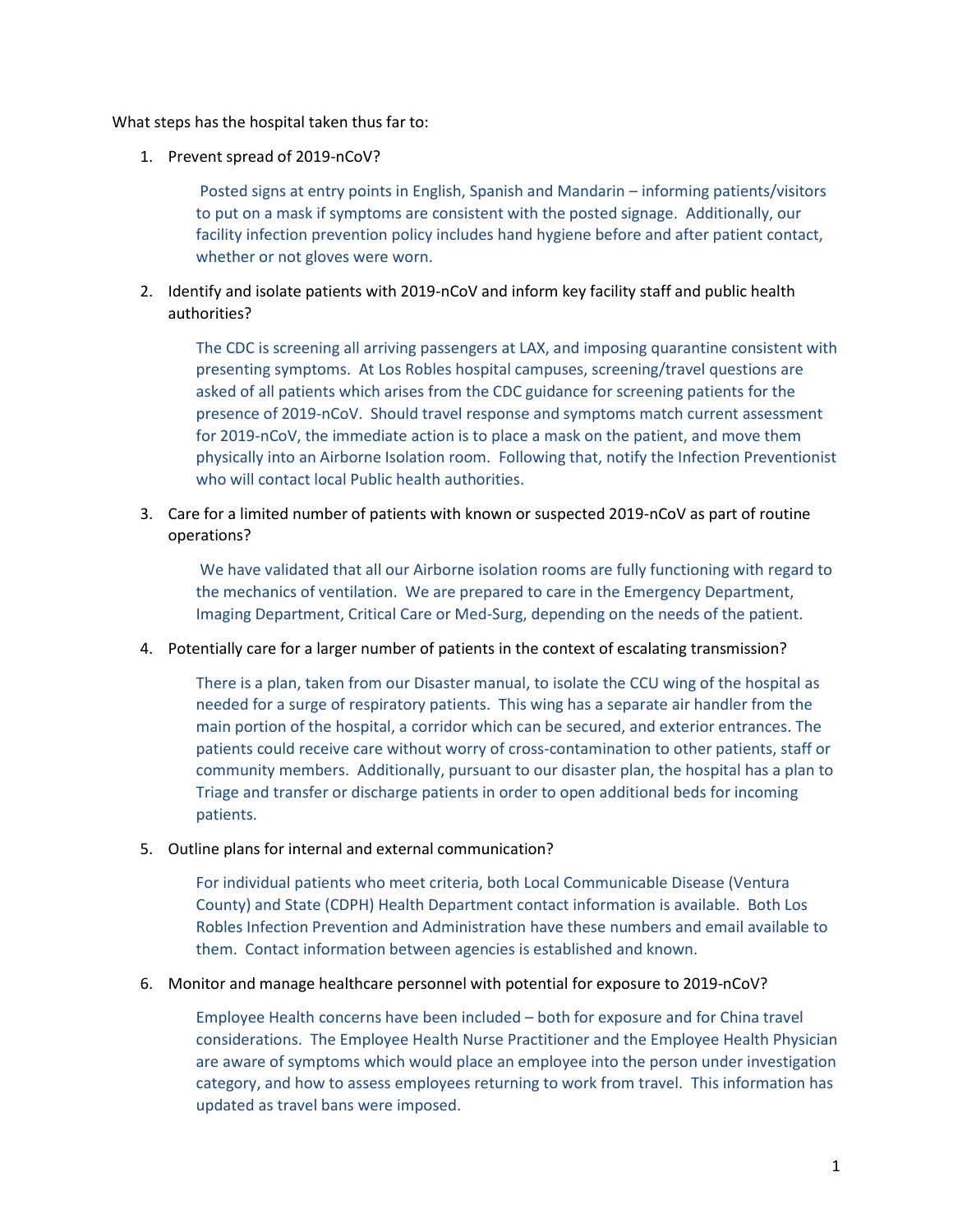7. Manage the impact on patients, the facility, and healthcare personnel?

We have bulletins about the virus from Local Health Department, and All Facilities Letters from the State of California regarding the spread of the virus worldwide, as well as mortality figures, both in China and worldwide. Our safety huddles update daily with the current status of the virus around the state.

## **The CDC recommends the following checklist and highlights some key areas for hospitals to review in preparation for 2019-nCoV.**

• Ensure facility infection prevention and control policies are consistent with the Centers for Disease Control and Prevention's 2019-nCoV guidance

[\(https://www.cdc.gov/coronavirus/2019-nCoV/guidance-hcp.html\)](https://www.cdc.gov/coronavirus/2019-nCoV/guidance-hcp.html).

• What procedures have been developed for rapidly identifying and isolating suspected 2019-nCoV patients?

We have mandatory fields in Meditech asking about travel history, and why the patient has come to the hospital. If the chief complaint combines travel with respiratory symptoms and fever, immediate application of a mask on the patient is urged. The CDC guidance documents for specifics are as follows:

- 1. CDC 2019 Novel CoronaVirus (2019-nCoV) Hospital Preparedness Checklist, available at [https://www.cdc.gov/coronavirus/2019-ncov/downloads/hospital-preparedness](https://protect-us.mimecast.com/s/3t_oCxkonocG7DNI8q3mM?domain=cdc.gov)[checklist.pdf](https://protect-us.mimecast.com/s/3t_oCxkonocG7DNI8q3mM?domain=cdc.gov)
- 2. CDC Frontline Healthcare Personnel Preparedness Checklist, available at [https://www.cdc.gov/coronavirus/2019-nCoV/hcp/infection-control.html](https://protect-us.mimecast.com/s/MIV5CyPpopIj8KVhMZIRf?domain=cdc.gov)
- 3. CDC Situation Summary, available at [https://www.cdc.gov/coronavirus/2019](https://protect-us.mimecast.com/s/FlVaCzpqvqIPkEVfg4pRr?domain=cdc.gov) [ncov/index.html](https://protect-us.mimecast.com/s/FlVaCzpqvqIPkEVfg4pRr?domain=cdc.gov)
- 4. CDC Interim Guidelines for Clinical Specimens, available at [https://www.cdc.gov/coronavirus/2019-ncov/lab/guidelines-clinical](https://protect-us.mimecast.com/s/xAYeCAD8N8ImwBqTYTZ9Y?domain=cdc.gov)[specimens.html?CDC\\_AA\\_refVal=https%3A%2F%2Fwww.cdc.gov%2Fcoronavirus%2F2019](https://protect-us.mimecast.com/s/xAYeCAD8N8ImwBqTYTZ9Y?domain=cdc.gov) [ncov%2Fguidelines-clinical-specimens.html](https://protect-us.mimecast.com/s/xAYeCAD8N8ImwBqTYTZ9Y?domain=cdc.gov)
- 5. CDC Interim Guidelines for Infection Control, available at [https://www.cdc.gov/coronavirus/2019-ncov/hcp/infection](https://protect-us.mimecast.com/s/Ydh3CBB1N1TZw02sWGGMs?domain=cdc.gov)[control.html?CDC\\_AA\\_refVal=https%3A%2F%2Fwww.cdc.gov%2Fcoronavirus%2F2019](https://protect-us.mimecast.com/s/Ydh3CBB1N1TZw02sWGGMs?domain=cdc.gov) [ncov%2Finfection-control.html](https://protect-us.mimecast.com/s/Ydh3CBB1N1TZw02sWGGMs?domain=cdc.gov)
- 6. Interim U.S. Guidance for Risk Assessment and Public Health Management of Healthcare personnel with Potential Exposure in a Healthcare SAetting to patients with 2019 Novel Coronavirus (2019-nCoV) available at https://www.cdc.gov/coronavirus/2019 ncov/hcp/guidance-risk-assesment-hcp.html

• What is the ability to implement triage activities based on public health guidance including at the facility and using remote (i.e., phone, internet-based) methods where appropriate to minimize demand on the health care system?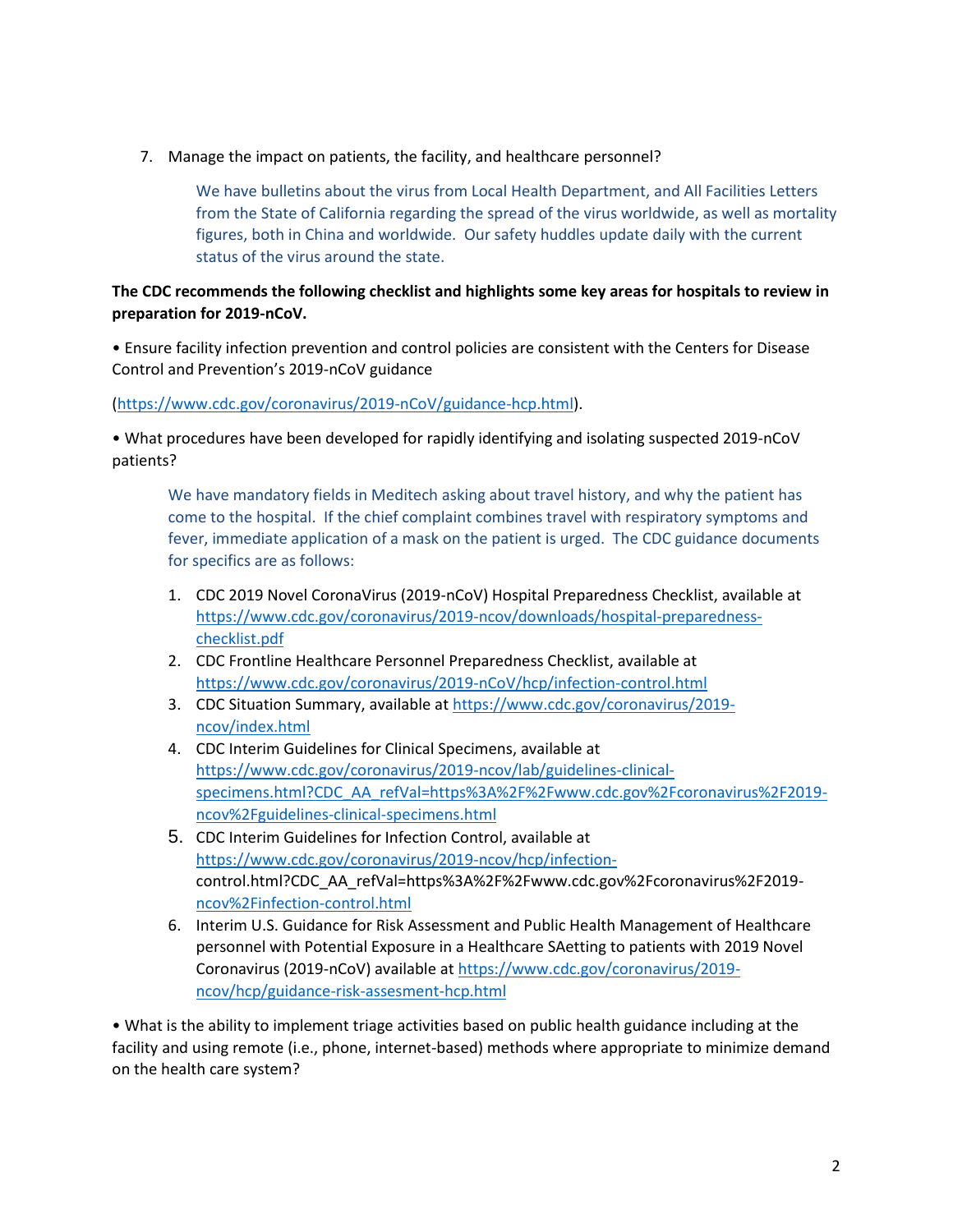The ED is not able to triage remotely per Emtala laws. Telephone or online assessment prior to patient arrival at the facility would advise a patient to wear a mask. Maintaining contact with our local Urgent Care Centers or Physician offices will decrease contact with a PUI for 2019 nCoV.

• How many negative pressure rooms are available and what steps have been taken to ensure that negative-pressure airborne infection isolation rooms are available and functioning correctly and are appropriately monitored for airflow and exhaust handling?

There are 17 inpatient beds that are negative pressure, one ED room, one radiology room, and one bronchoscopy room. All mechanics of these rooms were validated as fully functioning on 1/28/2020 by our Facilities Department.

• What assessments have been done on availability of personal protective equipment (PPE) and other infection prevention and control supplies (e.g., hand hygiene supplies) that would be used for both healthcare personnel (HCP) protection and source control for infected patients (e.g., facemask on the patient)?

An inventory of gloves, gowns, alcohol hand sanitizer, hand soap, paper towels, PAPR respirator hoods was completed the week of 1/25/2020. The inventory validated we are stocked to PAR level.

• What is the facility's contingency plans if the demand for PPE or other supplies exceeds supply? What is the current supply level?

Currently, all supplies are at PAR level within each department, with additional supplies in our local warehouse. Should there be an influx of patients requiring PPE, we can transfer supplies intra-facility with one telephone call to either West Hills Hospital or Riverside Hospital and/or Far West Division. There is additional stockpile of supplies within Ventura County – using the mobile Disaster Supply Trailers which are housed at each hospital countywide.

• Please attach any plans for implementation of surge capacity procedures and crisis standards of care. Is there a contingency plan to staff up RNs if needed?

Surge Capacity Plan is attached, and staffing is included within the Surge Plan.

•Please provide policies & procedures for laboratory submission of specimens for 2019-nCoV testing.

A reference document was issued on 1-24-2020 (attached) regarding how to collect required specimens for testing 2019-nCoV. The CDC paper document must accompany the specimen, and will be completed by Ventura County Public Health, Communicable disease office, because local and state tracking numbers are required to complete the specimen testing request. The CDC has developed a lab test kit, but at the present time, only the CDC is able to test for this virus. See CDC reference link #4 above regarding specimen collection.

• Has there been an assessment on the effectiveness of environmental cleaning procedures [\(https://www.cdc.gov/HAI/toolkits/Evaluating-Environmental-Cleaning.html\)](https://www.cdc.gov/HAI/toolkits/Evaluating-Environmental-Cleaning.html); What education/refresher training has been provided for environmental services personnel and other HCPs?

Disinfection with our hospital-approved EPA registered disinfectants is appropriate for 2019 nCoV; per CDC Reference link #5 above. Within that document, scroll to recommendation #7.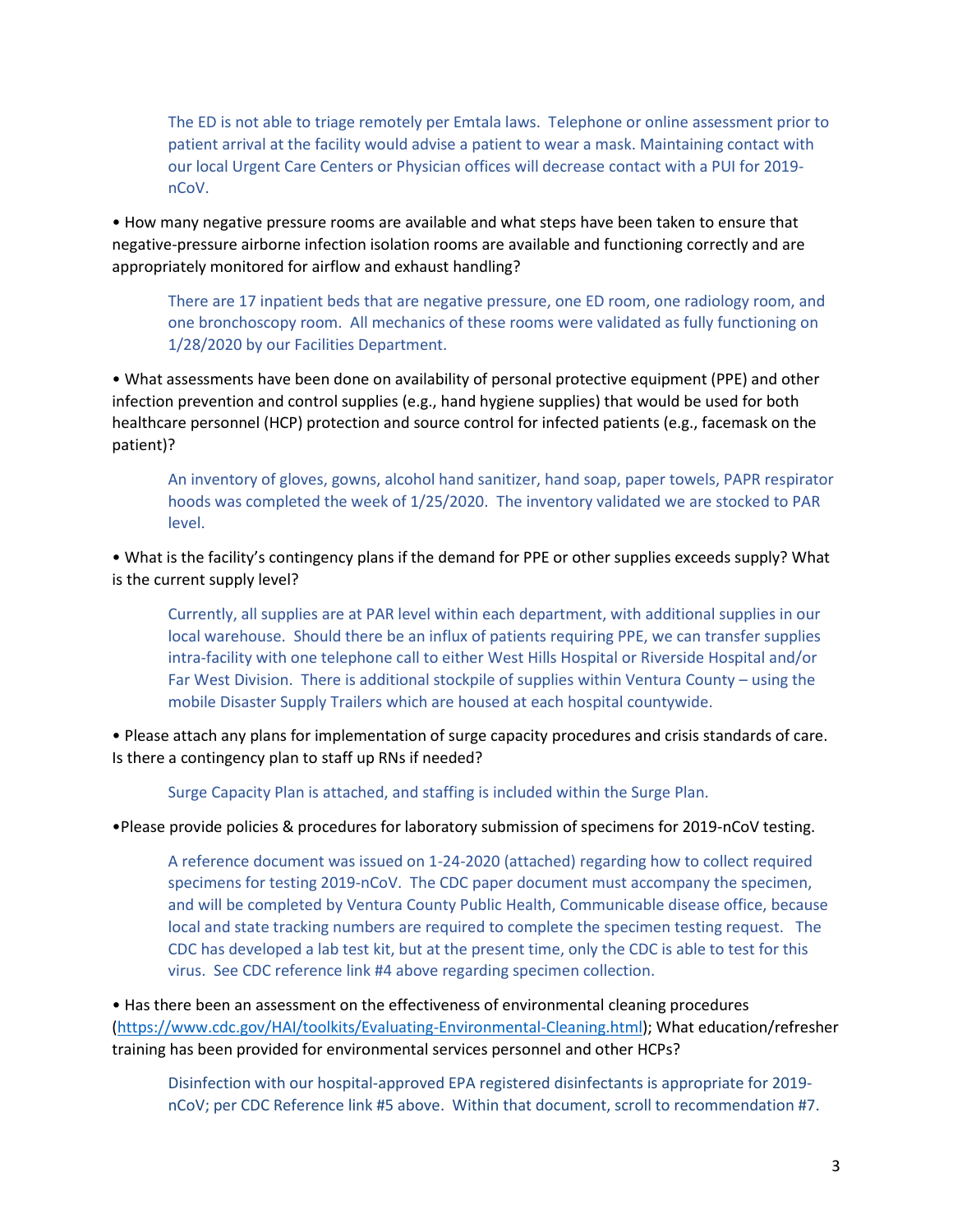• Please attach any policies and procedures for monitoring and managing HCP with potential for exposure to 2019-nCoV, including ensuring that HCP have ready access, including via telephone, to medical consultation.

Return to work guidance is attached, with approval from our EH physician. Contact telephone numbers are included on the guidance for Employee Health. Additional questions regarding return to work after travel from China are addressed on page 1, item #6.

• Have all staff and appropriate HCPs been medically cleared, fit-tested, and trained for respirator use and/or PAPR?

Initial training and education about PAPR respirators is conducted during new-hire Employee health onboarding. Clinical staff review PAPR usage annually. If needed, just-in-time (on-thespot) education can be provided to physicians who require the use of a PAPR.

• Please provide the education and refresher training to HCP regarding 2019-nCoV diagnosis, how to obtain specimen testing, appropriate PPE use, triage procedures including patient placement, HCP sick leave policies, and how and to whom 2019-nCoV cases should be reported, procedures to take following unprotected exposures (i.e., not wearing recommended PPE) to suspected 2019-nCoV patients at the facility.

CDC guidelines for Evaluating and Reporting Persons Under Investigation (PUI) is updated as information becomes available. Guidelines are available: https://www.cdc.gov/coronavirus/2019-nCoV/hcp/clinical-criteria.html)

The healthcare personnel guidance from CDC is above on page 2, #6. The information was shared with Emergency Department and Employee Health Department. We will continue to follow our sick leave policy and exposure policy to protect our staff.

The ED Director has regularly updated staff members with emails regarding current status, beginning in January of 2020.

• What are plans for visitor access and movement within the facility?

No visitors will be allowed into an airborne isolation room of a person under investigation or confirmed with 2019-nCoV until directed by/cleared by Ventura County Health Department, CDPH and/or CDC regulators.

• Which specific persons have been designated within the facility who are responsible for communication with public health officials and dissemination of information to other HCP at the facility and SEIU121RN?

The Director Infection Prevention is designated to communicate with Ventura County Public Health, Communicable Disease Officials. The Director will do this in collaboration with Administration - who will disseminate additional information if/when a situation develops.

• Who is the local or state health department contact for reporting 2019-nCoV cases and confirm reporting requirements? Please provide their name, title, phone and email address and agency they work for.